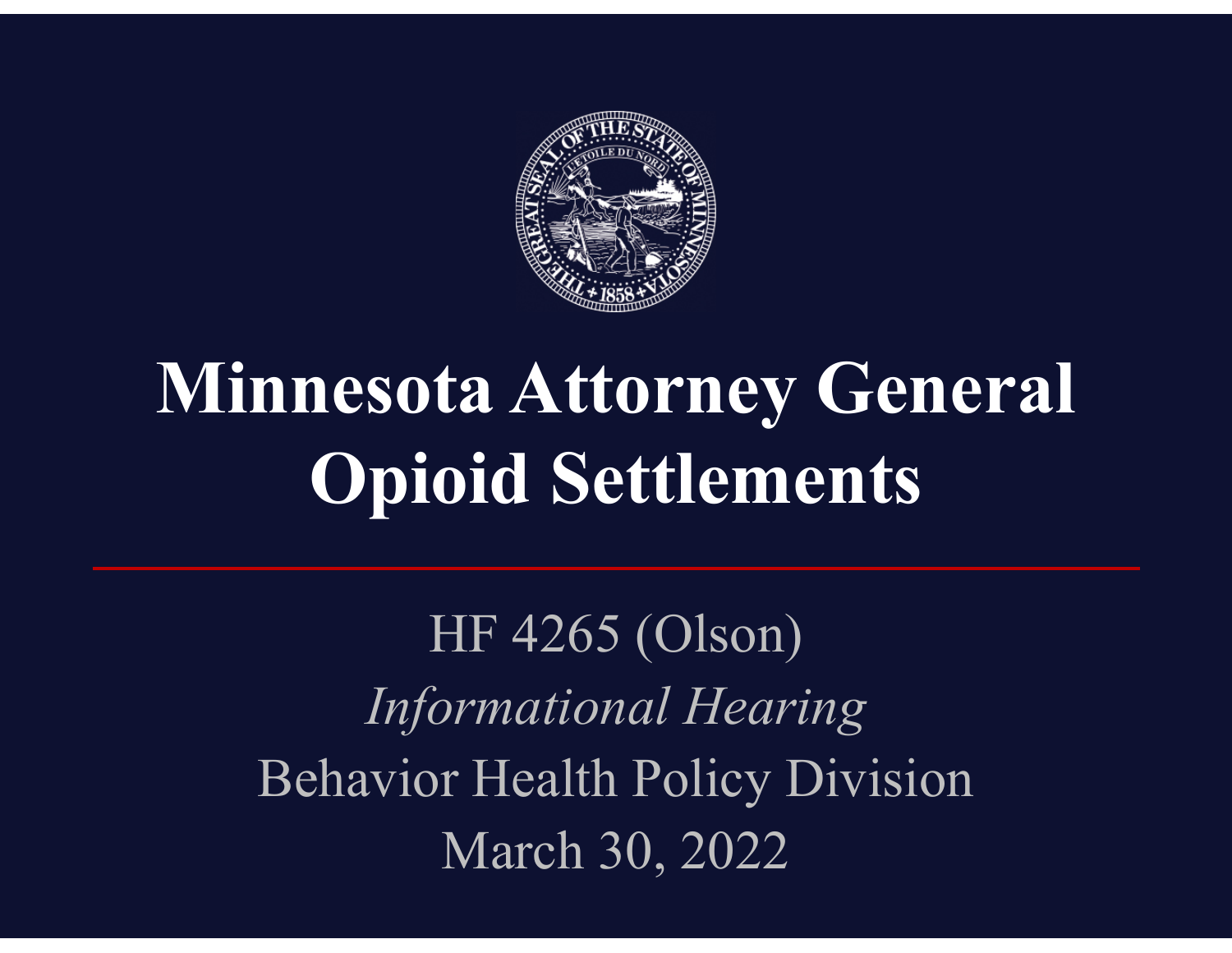## **Distributors + J&J Settlement Terms and Structure**

- •Distributors / Johnson & Johnson settlements
	- Minnesota joined these settlements last summer
	- Cities and counties joined by January 2022
	- \$26 billion in total available settlement amount (assuming 100% national participation)
		- Distributors: \$21 billion over 18 years
		- Johnson & Johnson: \$5 billion over 10 years
- •Minnesota's allocation is 1.297%
- • Maximum payment for Minnesota: **\$300 million+**
	- Paid over 18 years
	- Designated for opioid abatement
- • Funds distributed within each state according to state law or intrastate ("State-Local") agreement
	- $-$  Default structure is 85% to state and 15% to local governments, but we reached an agreement with cities and counties to vary this allocation model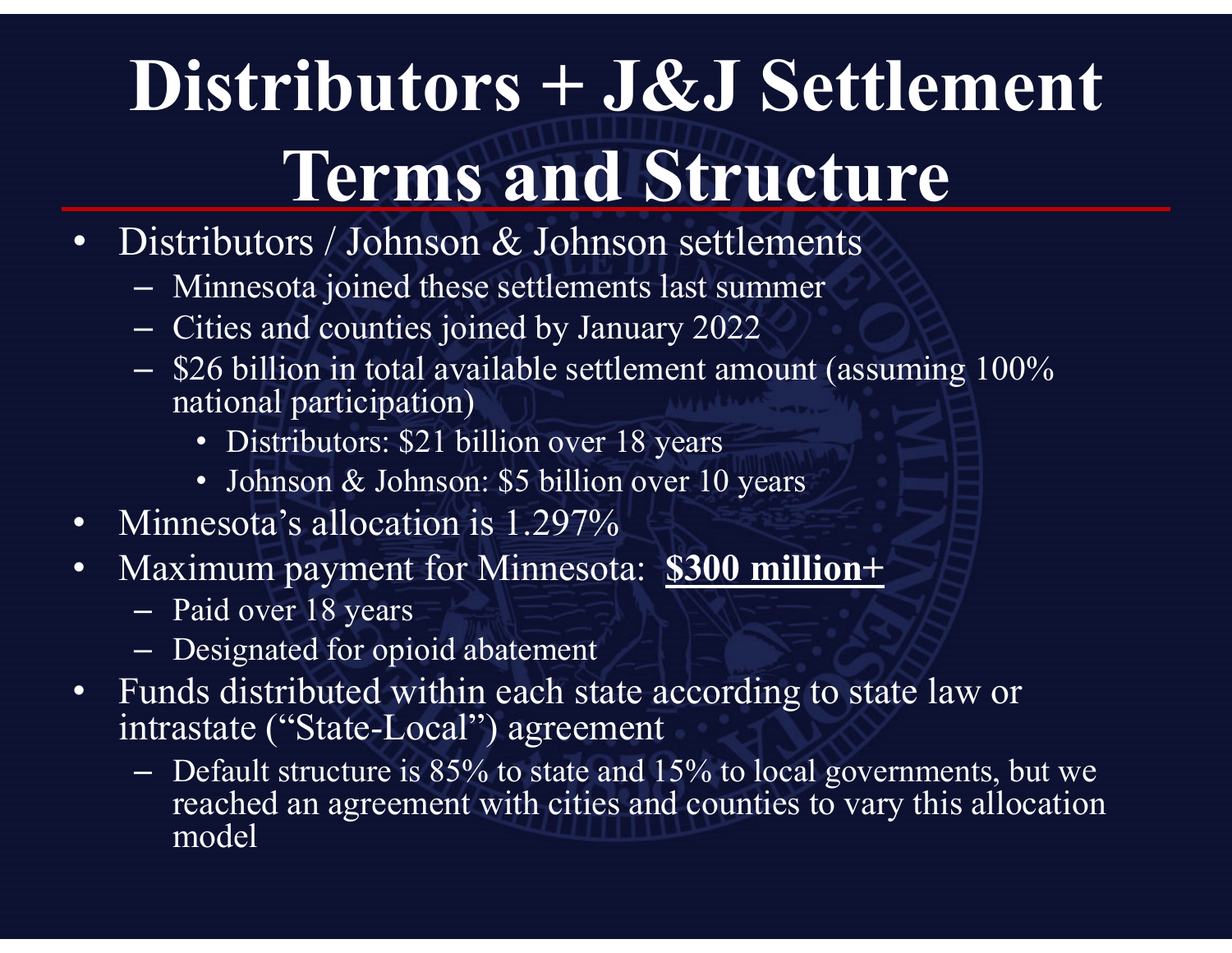# **Distributors / J&J Incentive Structure and "Global Peace"**

- States and subdivisions get more money if they deliver more peace (releases of liability)
- "Global Peace" means resolution of both:
	- – Existing claims (*i.e.*, claims by litigating subdivisions)
	- $\sim$  Potential future claims (*i.e.*, claims by currently non-litigating subdivisions)
- Pathways to Peace
	- –Contractual (*i.e.*, cities and counties sign on)
	- $\mathcal{L}_{\mathcal{A}}$ Legislative (*i.e.*, statutory claims bar)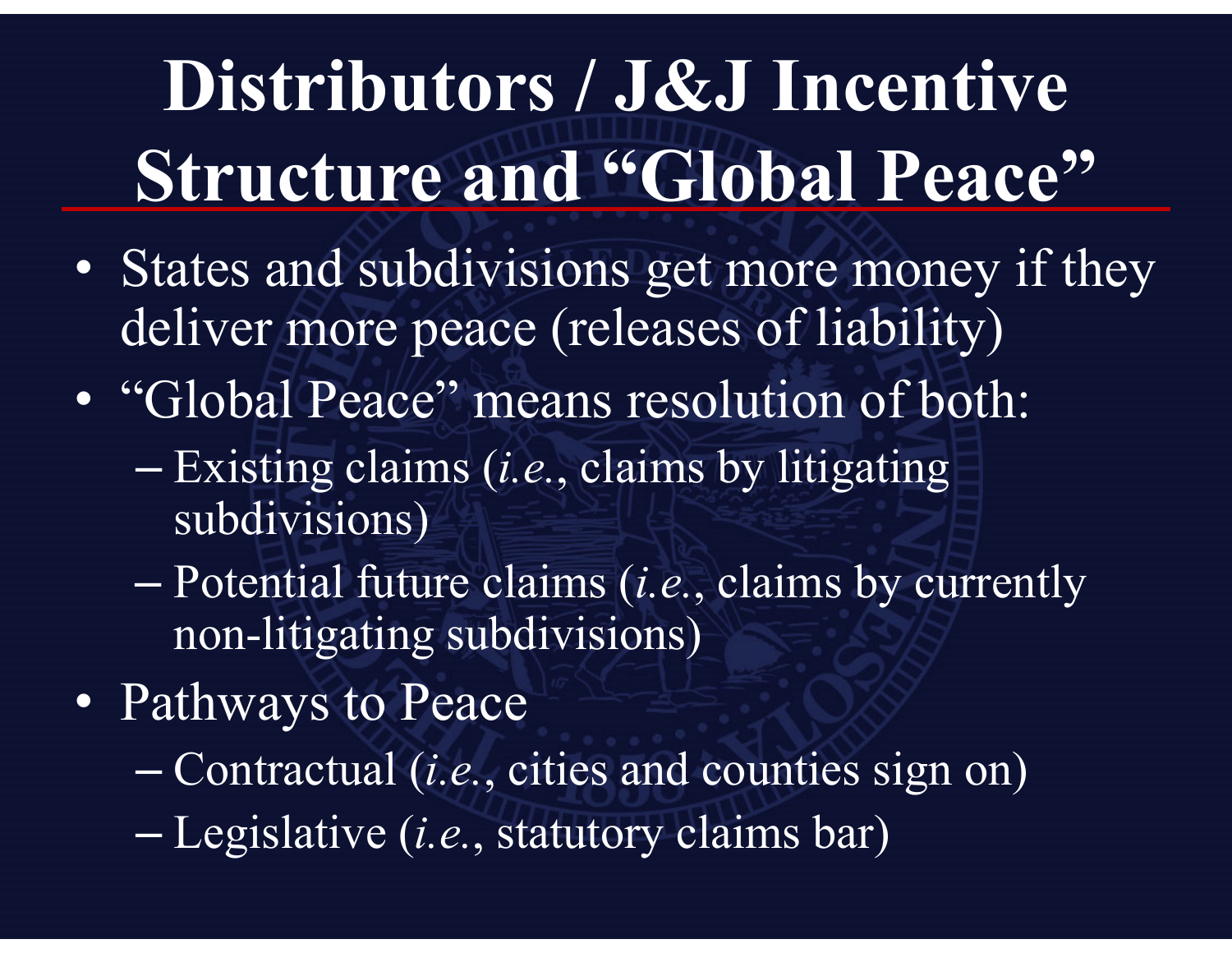### **How To Achieve These Goals**

- • Best way to maximize funds and make sure they go where they are needed was to work with all relevant parties in coming up with a plan, including:
	- League of Minnesota Cities
	- Coalition of Greater Minnesota Cities
	- Association of Minnesota Counties
	- Opioid Epidemic Response Advisory Council members
	- State agencies
	- Tribal representatives
	- Public health experts
	- Community providers
	- First responders
- • Convened two separate workgroups: one with public health experts (expert advisory panel) and the other with local government officials (signers' table)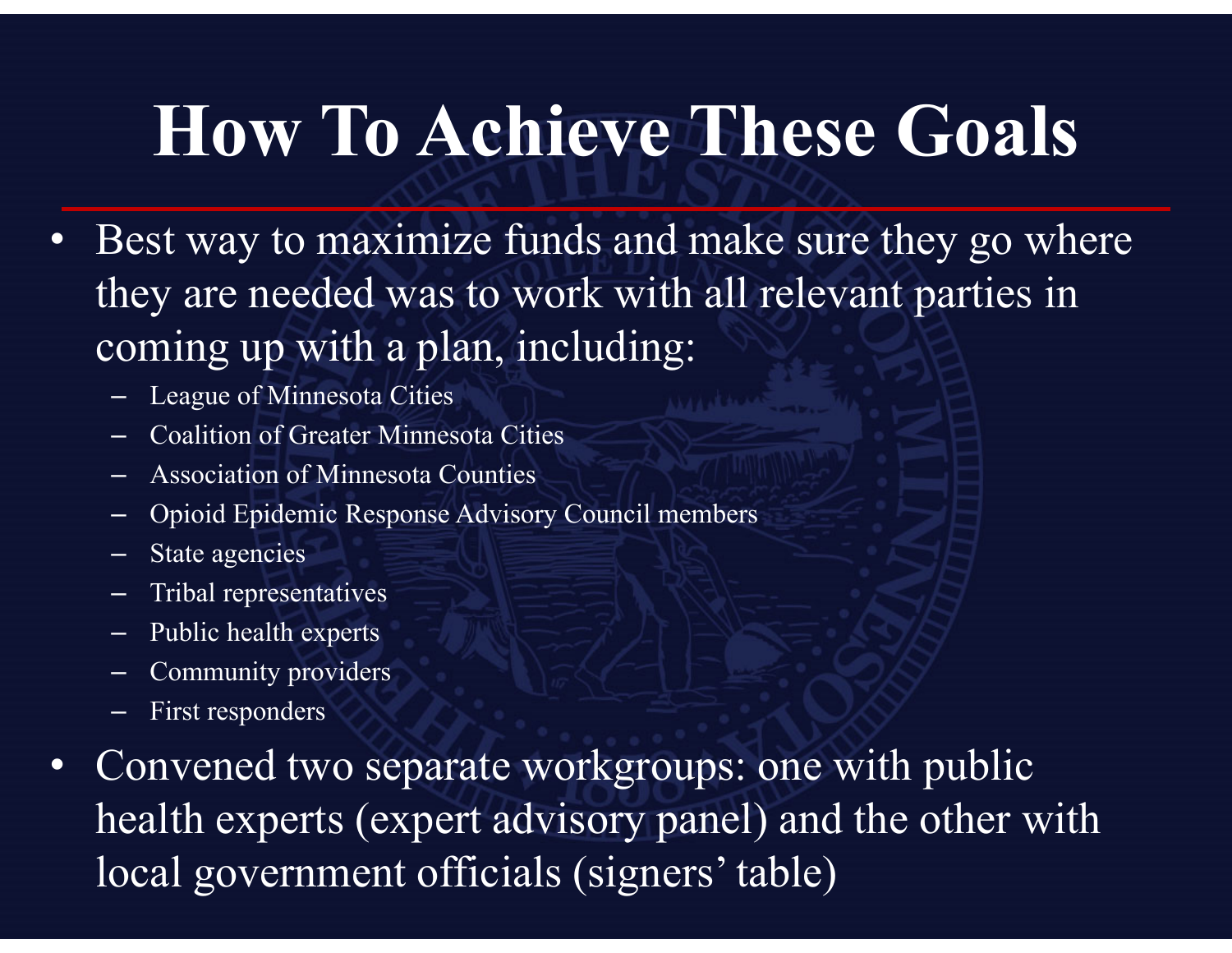### **The Result: Minnesota State-Subdivision Memorandum of Agreement**

- Allocation
	- Local Governments get 75% of funds directly
		- All 87 counties
		- Cities over 30,000, litigating cities, cities with public health departments
	- $-$  State fund is 25%
		- All spent on opioid abatement (prevention, treatment, etc.) overseen by the Opioid Epidemic Response Advisory Council
	- \*75/25 split requires state law change
- Use of funds
	- Expert panel selected comprehensive list of future opioid abatement and remediation pro grams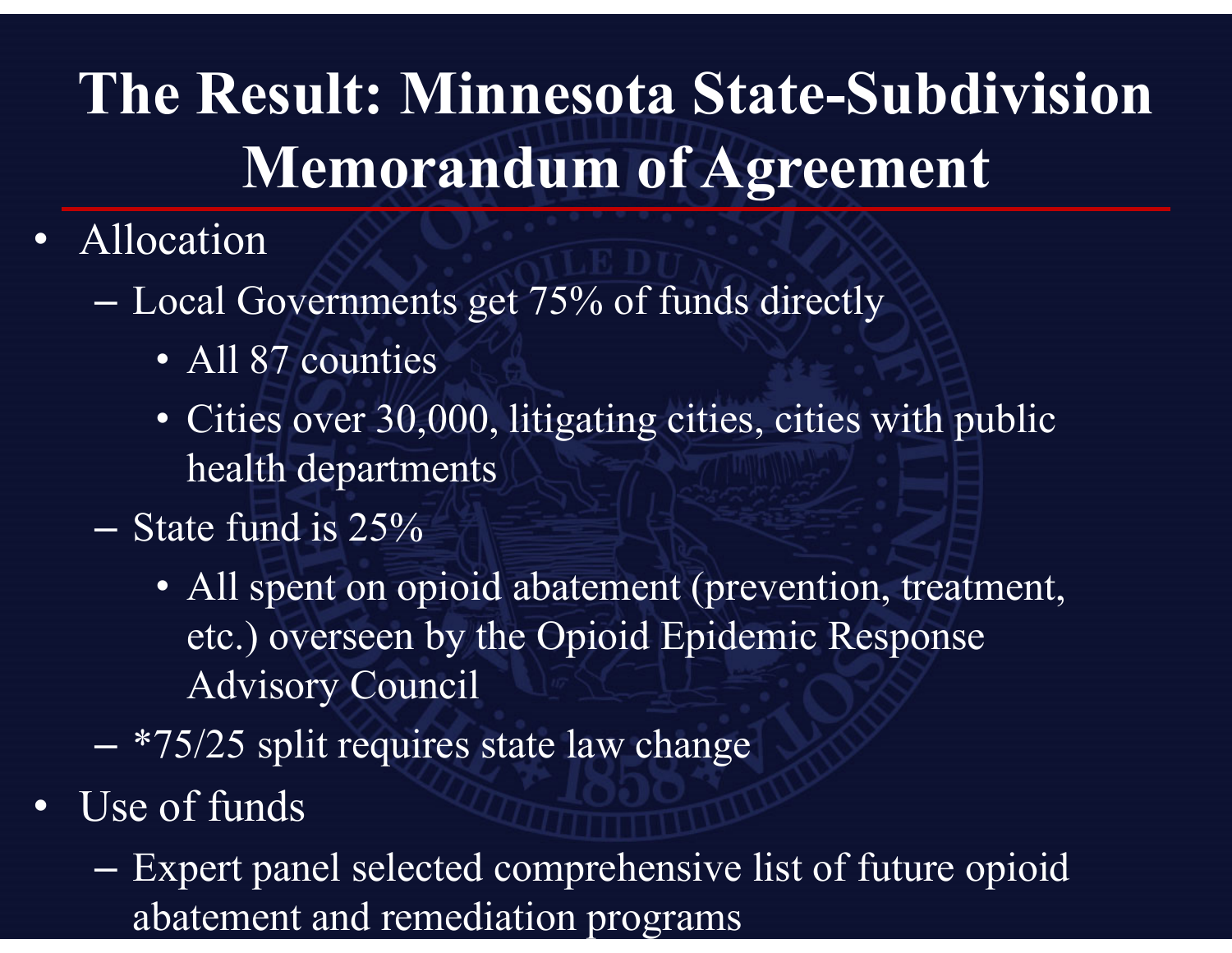## Minnesota Local Government **Participation**

- The State-Local Agreement was finished in mid-December 2021, and counties and cities had until Jan. 26, 2022 to join
- As a result of this comprehensive process, Minnesota achieved broad sign-on to the MOA and the national settlements from our local governments
	- All 87 counties
	- –All cities over 10,000
	- $\mathcal{L}_{\mathcal{A}}$ Nearly 50 cities under 10,000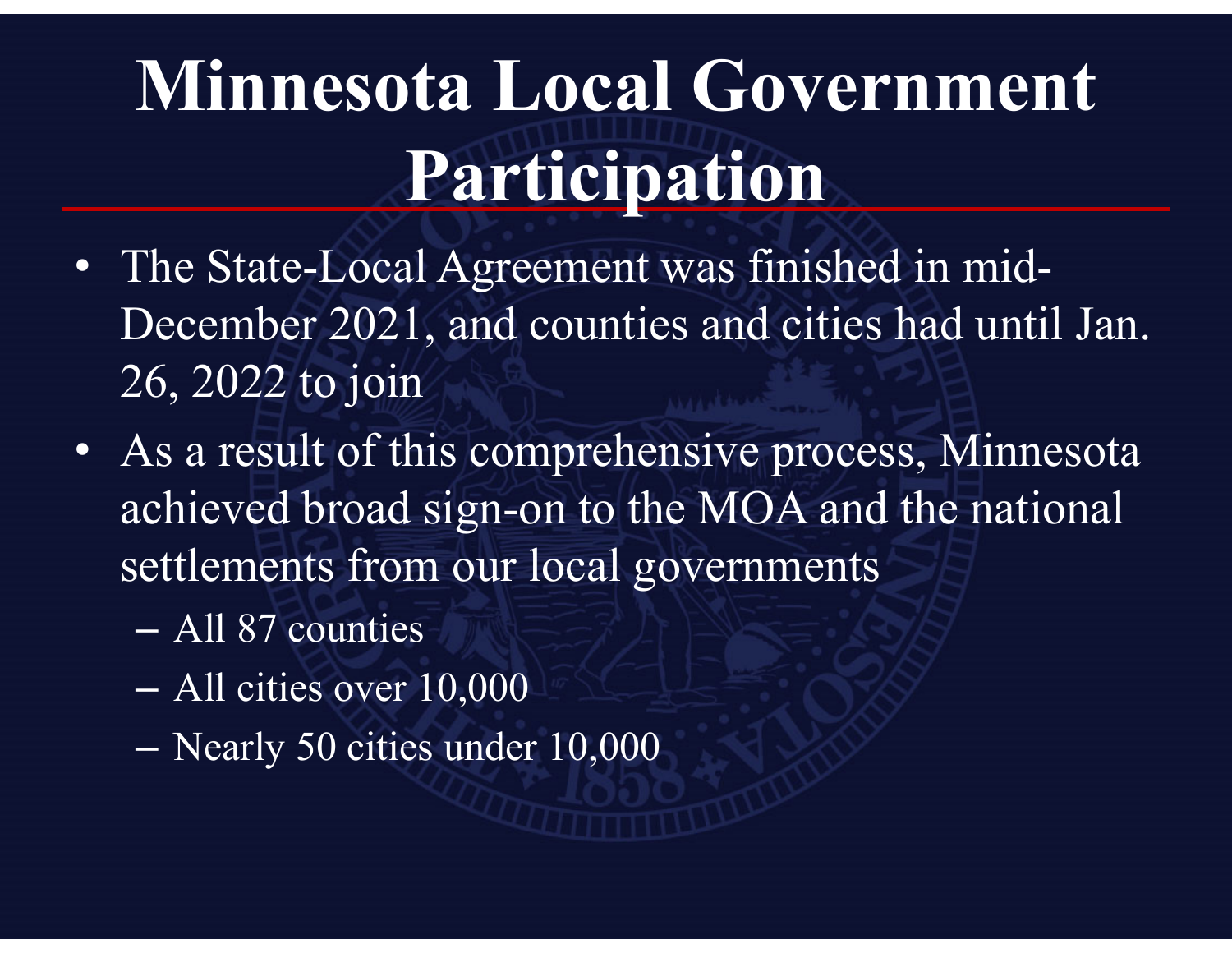## **Statutory Change from State-Local Agreement**

- Linchpin of MN MOA is that AGO and local governments work together to ensure settlement funds flow directly to local governments ("legislative modification")
	- – This "legislative modification" requires that opioid settlement funds are no longer directly appropriated to counties through state opioid fund
	- $\sim$ - If "legislative modification" is not achieved by 8/1/22, allocation is modified to 60% local governments, 40% state, and the state share is effectively reduced to 20%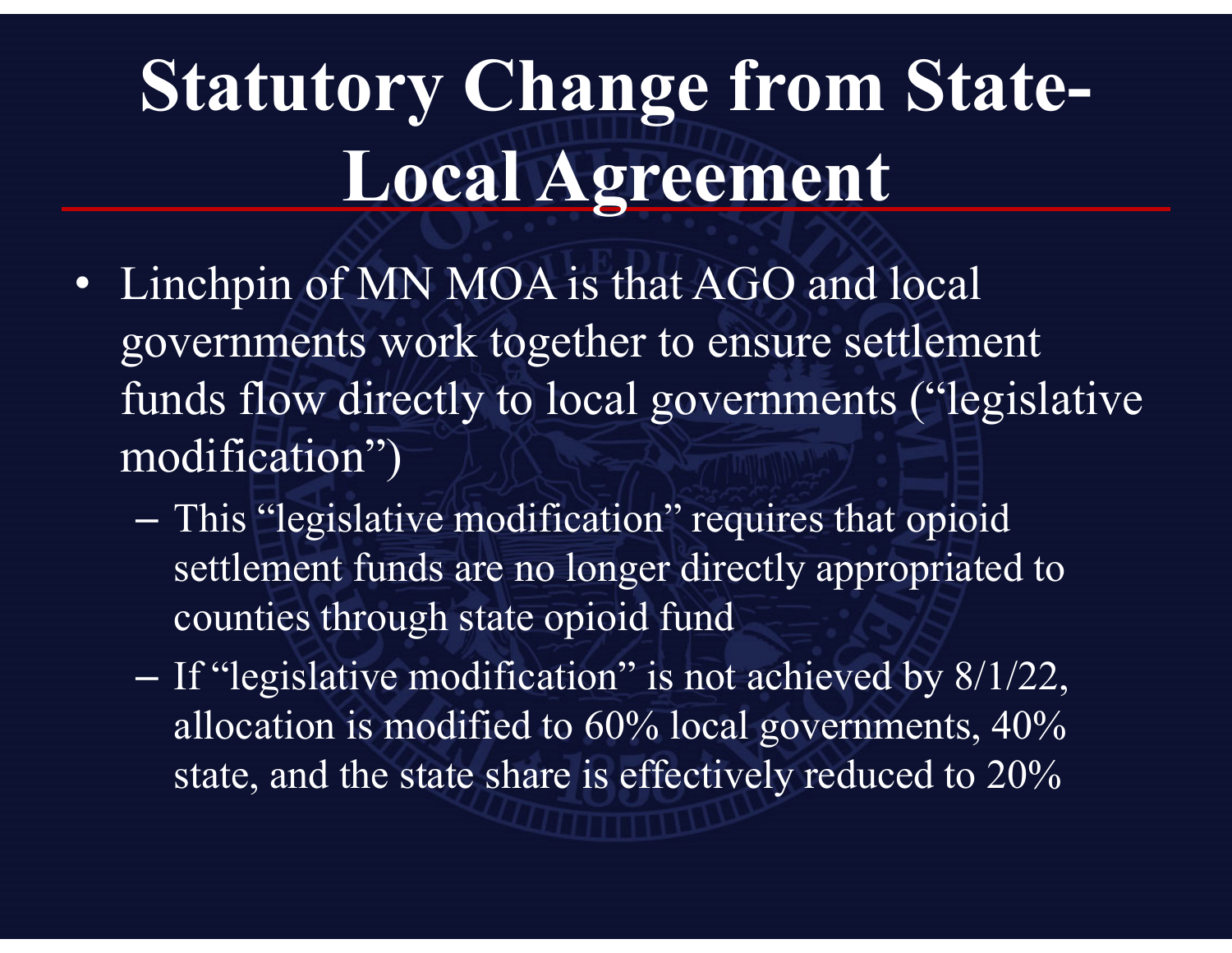# **Landmark Legislation: HF 400 (2019)**

- In May 2019, the Minnesota Legislature passed an omnibus opioids bill (HF 400) that:
	- $\mathcal{L}_{\mathcal{A}}$  Required opioid manufacturers and distributors to pay increased opioid-related fees
	- Created special opioid fund for state litigation recoveries and state opioid fees
	- – Created opioid advisory council to make grant recommendations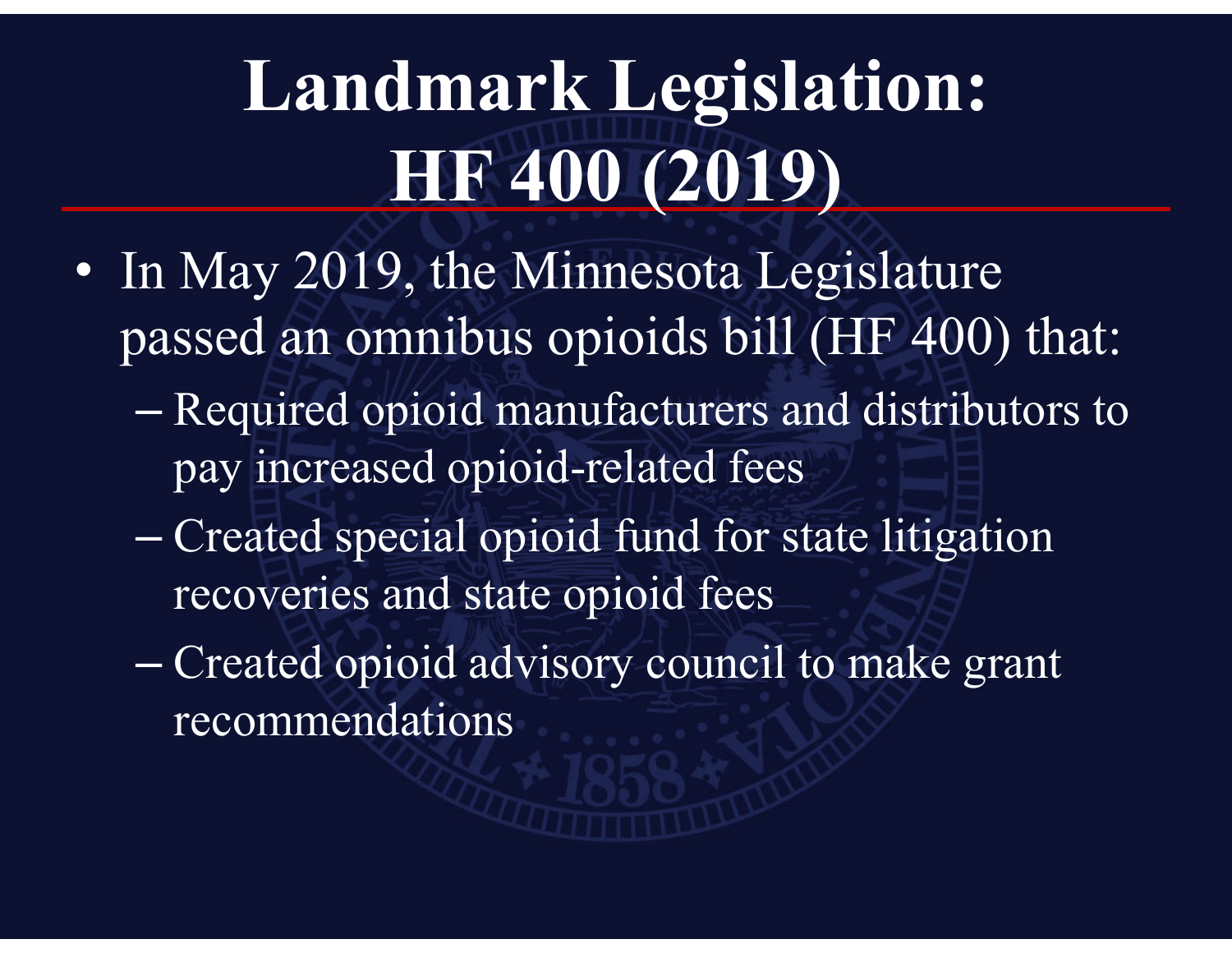#### **The Final Step: HF 4265**

- House File 4265 is a necessary step to implement the State-Local Agreement by updating the HF 400 framework
- Three main items
	- 1. Releases settlement funds
	- 2. Amends statute to implement the 75/25 local-state allocation split
	- 3. Enacts a claims bar to maximize the amount of resources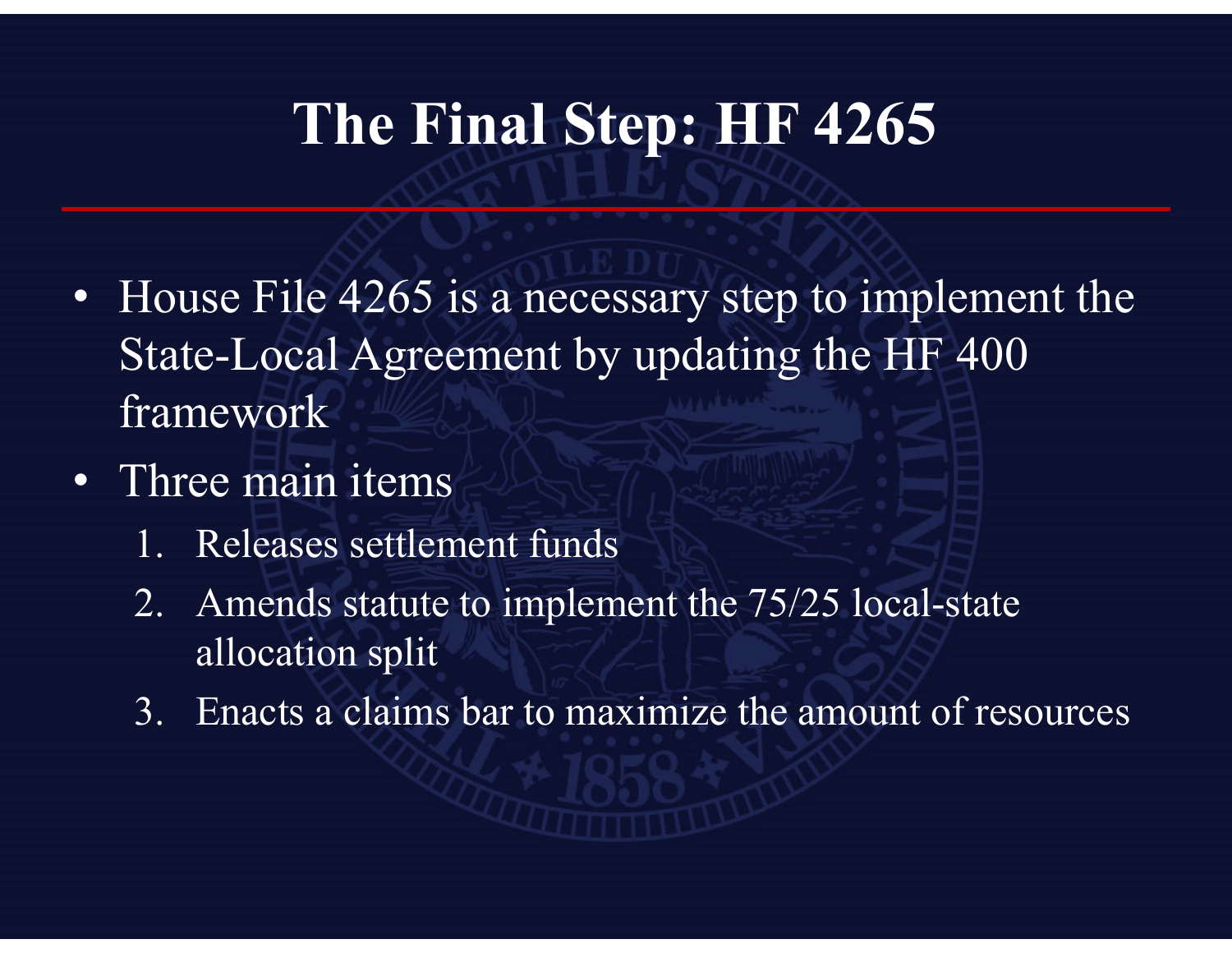#### **HF 4265 Item 1: Unlock Opioid Settlement Funds**

- •**Issue:** Current law provides that opioid settlement funds recovered by the AGO "must be deposited in a separate account in the state treasury," and are only transferred into the opiate epidemic response fund once the opioid-related Pharmacy Board fees are sunset. Minn. Stat. § 16A.151, subd. 2(f).
	- The opioid-related fees will sunset when the state "receives a total sum of \$250,000,000" from opioid-related cases, but cannot be repealed/reduced prior to July 1, 2024. Minn. Stat. § 256.043, subd. 4 (a), (c).
- **HF 4265 Solution:** Amends Minn. Stat. § 16A.151, subd. 2(g) to allow payments from these settlements to be transferred from the lockbox immediately into the opioid fund.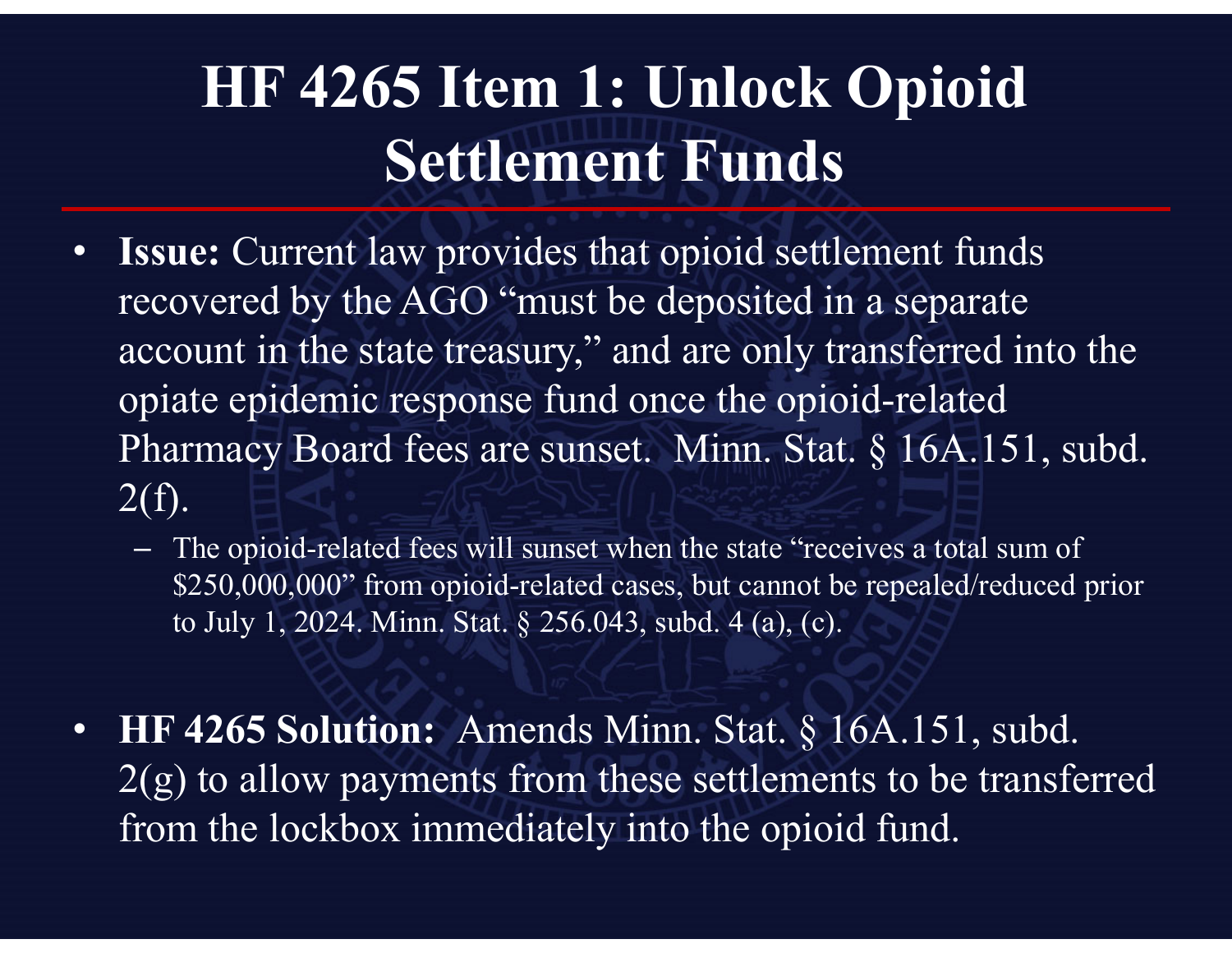#### **HF 4265 Item 2: Implement 75/25 Allocation**

- •**Issue:** Current law provides that 50% of the opioid fund (after initial appropriations) is distributed to county and tribal social service agencies for child protection services for families affected by addiction
	- **Line Communication**  A key term of the intrastate agreement is that this distribution be modified with regard to settlement funds
- **HF 4265 Solution:** Create new opioid settlement account in the Opiate Epidemic Response Fund that removes the 50% county share, allowing local governments to receive their settlement payments directly and ensuring that the vast majority of state settlement funds go directly to OERAC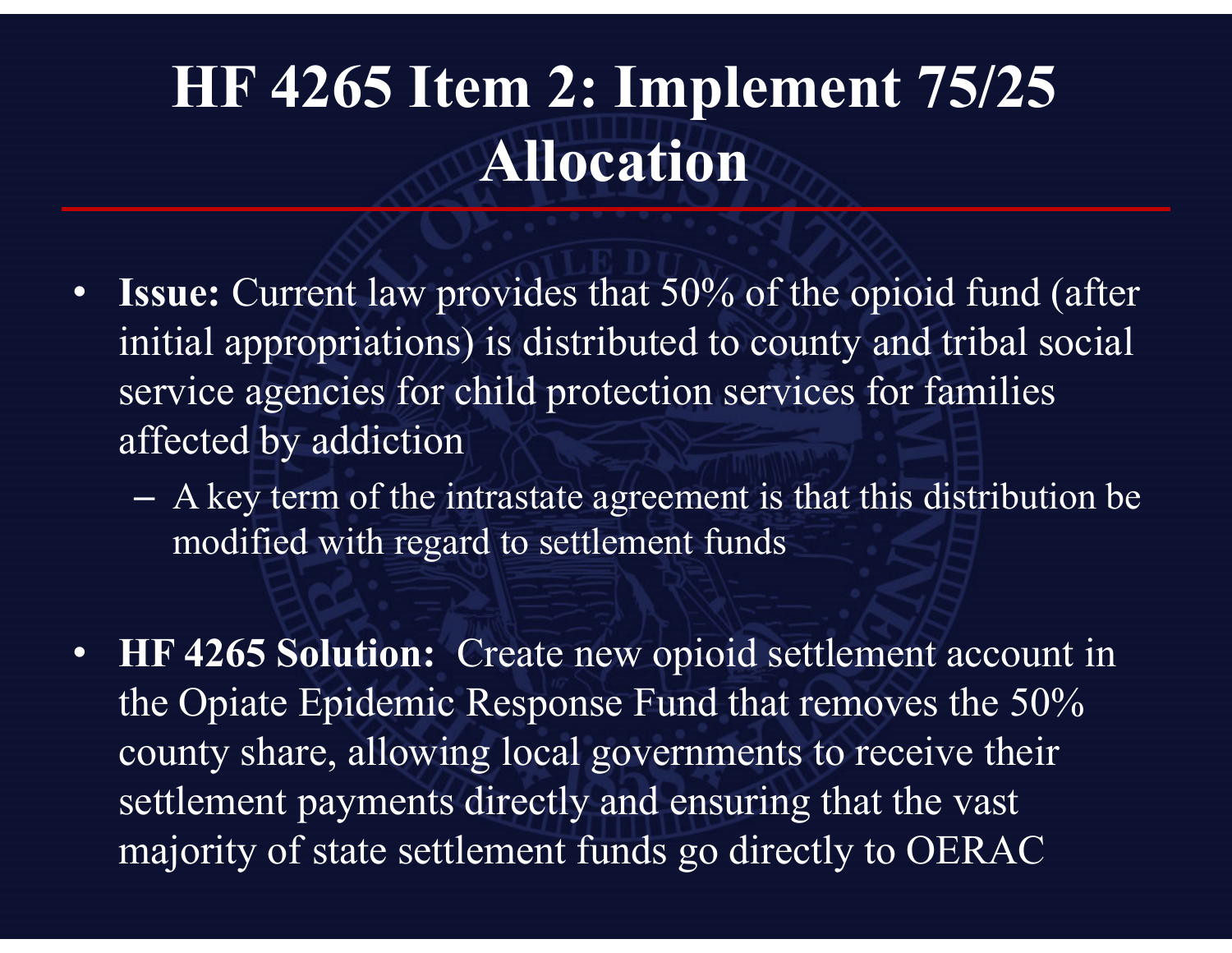#### **HF 4265 Item 3: Claims Bar**

- $\bullet$  **Issue:** To get full payments, the distributor and J&J agreements require "global peace" – the resolution of ongoing lawsuits and the prevention of future lawsuits against the four companies.
- **HF 4265 Solution:** The claims bar complements the broad sign-on the AGO has obtained, and ensures that Minnesota receives maximum payments, eliminating the risk of reduced/delayed payments from a future lawsuit.
	- $\mathcal{L}_{\mathcal{A}}$  , where  $\mathcal{L}_{\mathcal{A}}$  is the set of the set of the set of the set of the set of the set of the set of the set of the set of the set of the set of the set of the set of the set of the set of the set of the Narrow scope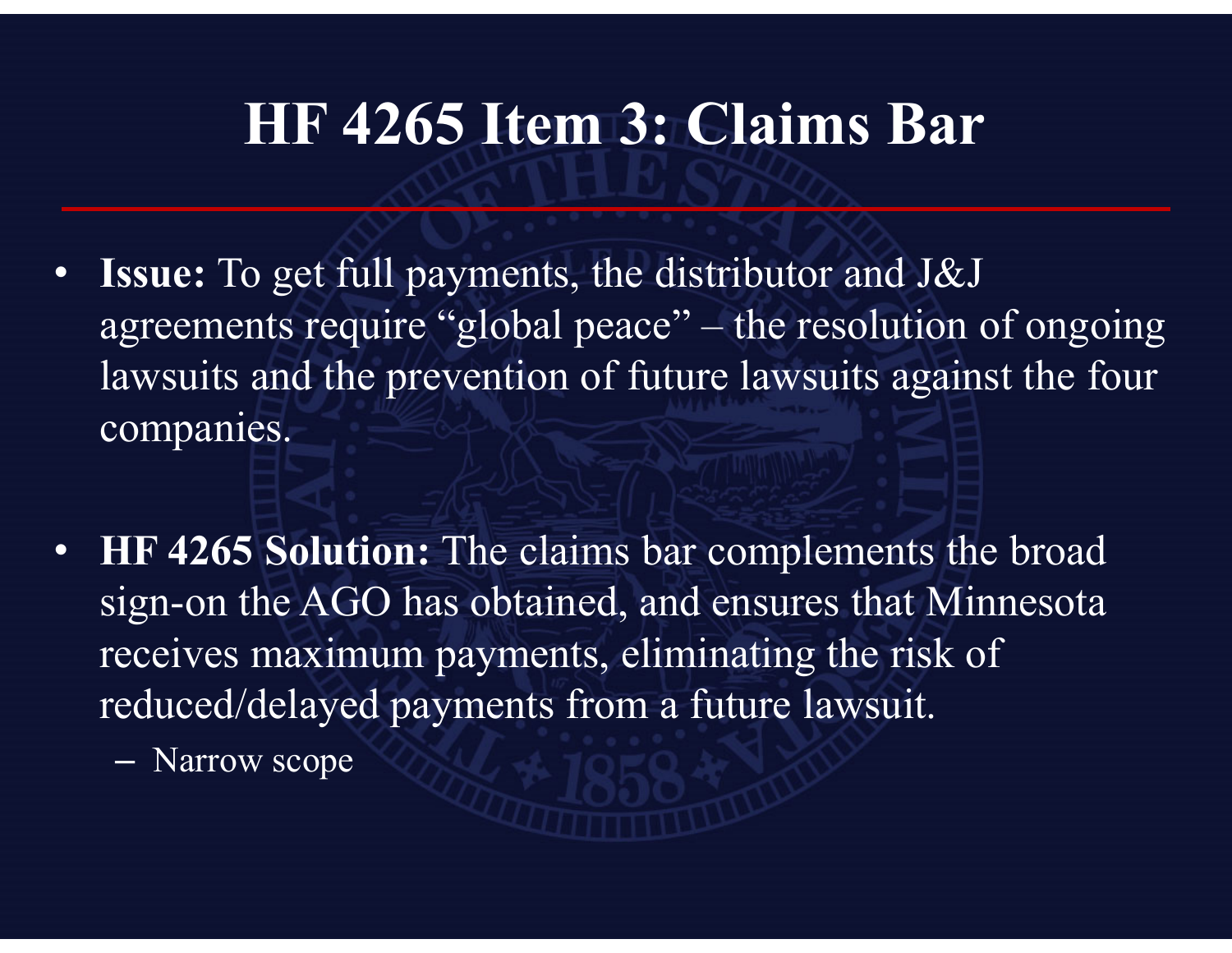### **What Happens if Legislation Does Not Pass?**

- •Carefully negotiated MN MOA cannot be fully implemented
- •Receipt of payments is delayed
- •Settlement funds are inaccessible until 2024 (at the earliest)
- •• Minnesota loses out on millions of dollars in settlement funds
- •Decrease in funding to OERAC
- •Counties lose the benefit of direct payments
- • Cities suffer a disproportionate decrease to their share of settlement payments